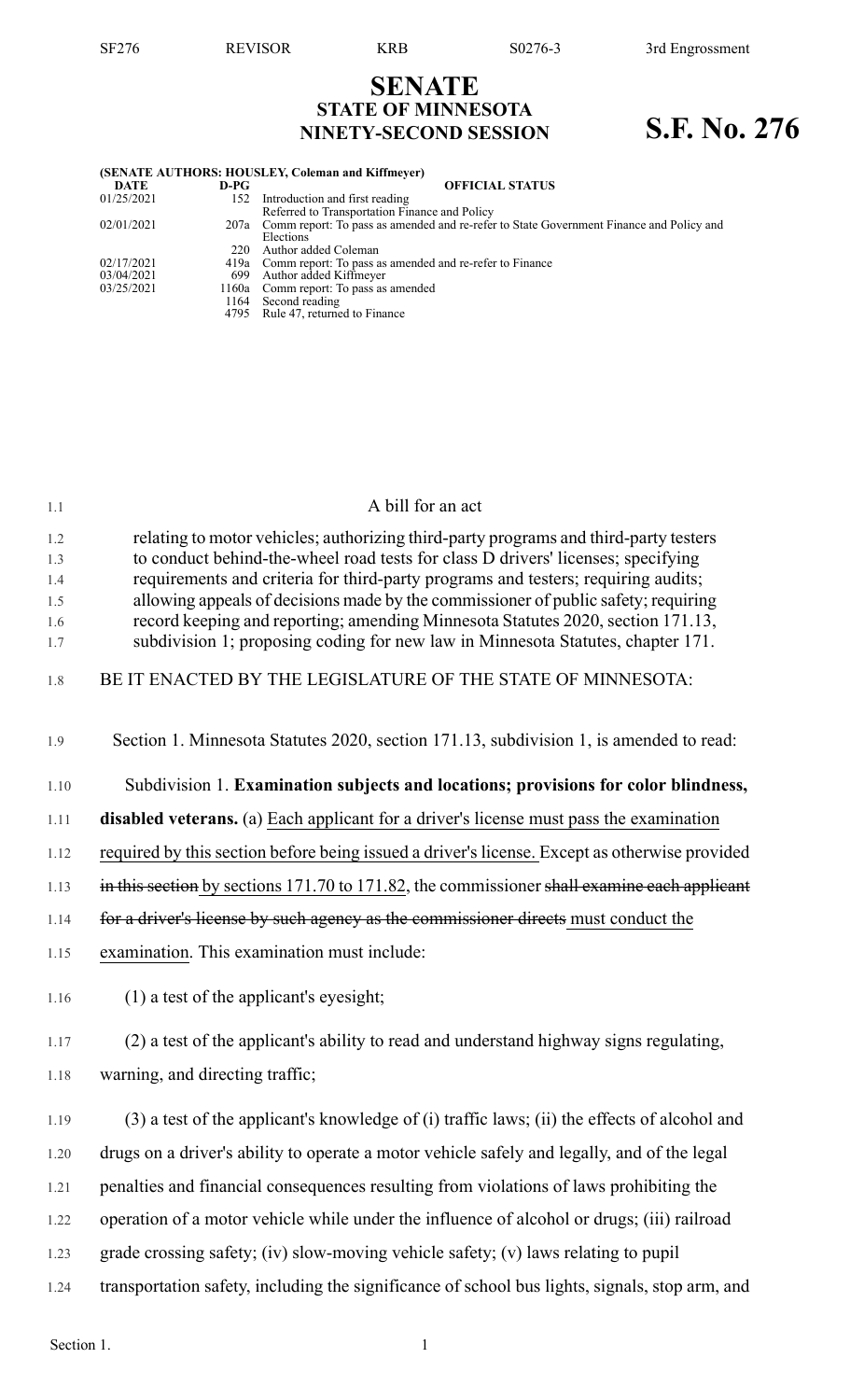- 2.1 passing a school bus; (vi) traffic laws related to bicycles; and (vii) the circumstances and 2.2 dangers of carbon monoxide poisoning; 2.3 (4) an actual demonstration of ability to exercise ordinary and reasonable control in the 2.4 operation of a motor vehicle; and 2.5 (5) other physical and mental examinations as the commissioner finds necessary to 2.6 determine the applicant's fitness to operate a motor vehicle safely upon the highways. 2.7 (b) Notwithstanding paragraph (a), no driver's license may be denied an applicant on 2.8 the exclusive grounds that the applicant's eyesight is deficient in color perception. War 2.9 veterans operating motor vehicles especially equipped for disabled persons, if otherwise 2.10 entitled to a license, must be granted such license. 2.11 (c) The commissioner shall make provision for giving the examinations under this 2.12 subdivision either in the county where the applicant resides or at a place adjacent thereto 2.13 reasonably convenient to the applicant. 2.14 (d) The commissioner shall ensure that an applicant is able to obtain an appointment for 2.15 an examination to demonstrate ability under paragraph (a), clause (4), within 14 days of the 2.16 applicant's request if, under the applicable statutes and rules of the commissioner, the 2.17 applicant is eligible to take the examination. 2.18 Sec. 2. **[171.70] DEFINITIONS.** 2.19 (a) For purposes of sections 171.70 to 171.82, the following terms have the meanings 2.20 given them. 2.21 (b) "Applicant" means an entity applying for approval to be a third-party testing program. 2.22 (c) "Entity" includes an individual, natural person, and a legal or corporate person, 2.23 however organized unless otherwise expressly described or limited. 2.24 (d) "Letter of approval" means the document issued by the commissioner to the third-party 2.25 testing program authorizing the program to administer road tests for class D drivers' licenses. 2.26 (e) "Road test" meansthe actual physical demonstration of the ability to exercise ordinary 2.27 and reasonable control in the operation of a motor vehicle as required by section 171.13, 2.28 subdivision 1, paragraph (a), clause (4). 2.29 (f) "Third-party tester" means an individual who is an employee of a third-party testing 2.30 program who has qualified for a third-party tester certificate issued by the commissioner
- 2.31 granting the individual authorization to conduct road tests for class D drivers' licenses.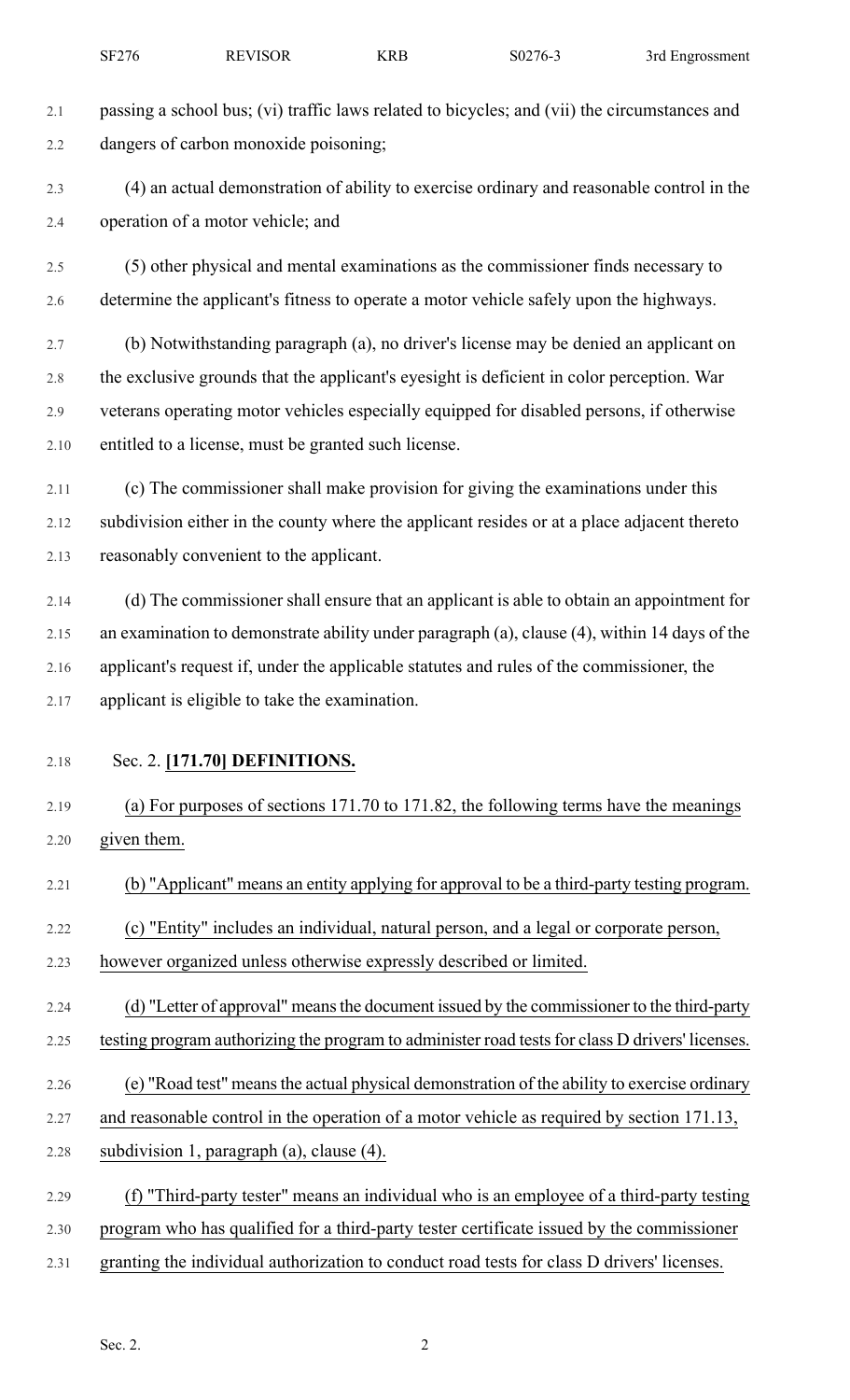|      | SF276                  | <b>REVISOR</b>                                                           | <b>KRB</b> | S0276-3                                                                                             | 3rd Engrossment |
|------|------------------------|--------------------------------------------------------------------------|------------|-----------------------------------------------------------------------------------------------------|-----------------|
| 3.1  |                        |                                                                          |            | (g) "Third-party tester certificate" means a certificate issued by the commissioner to the          |                 |
| 3.2  |                        |                                                                          |            | third-party tester authorizing the third-party tester to administer road tests for class D drivers' |                 |
| 3.3  |                        | licenses on behalf of a specified third-party testing program.           |            |                                                                                                     |                 |
| 3.4  |                        |                                                                          |            | (h) "Third-party testing program" means a program authorized by the commissioner to                 |                 |
| 3.5  |                        | administer to an individual the road test for class D drivers' licenses. |            |                                                                                                     |                 |
| 3.6  |                        |                                                                          |            | Sec. 3. [171.71] THIRD-PARTY TESTER; AUTHORIZATION.                                                 |                 |
| 3.7  |                        |                                                                          |            | The commissioner must allow a third-party tester that complies with the requirements                |                 |
| 3.8  |                        |                                                                          |            | of sections 171.70 to 171.82 to conduct road tests for people applying for class D drivers'         |                 |
| 3.9  | licenses.              |                                                                          |            |                                                                                                     |                 |
| 3.10 |                        | Sec. 4. [171.72] PROGRAM APPLICATION; APPROVAL.                          |            |                                                                                                     |                 |
| 3.11 |                        |                                                                          |            | Subdivision 1. Application. The applicant shall apply to the commissioner for approval              |                 |
| 3.12 |                        |                                                                          |            | to be a third-party testing program authorized to administer road tests for class D drivers'        |                 |
| 3.13 |                        |                                                                          |            | licenses. The applicant must submit the application to the commissioner and provide the             |                 |
| 3.14 |                        |                                                                          |            | information in subdivision 2. A third-party testing program or a third-party tester employed        |                 |
| 3.15 |                        |                                                                          |            | by the program must not conduct road tests until the program is approved by the                     |                 |
| 3.16 | commissioner.          |                                                                          |            |                                                                                                     |                 |
| 3.17 |                        |                                                                          |            | Subd. 2. Application contents. To apply for approval as a third-party testing program,              |                 |
| 3.18 |                        |                                                                          |            | an applicant must complete an application containing the information specified in this              |                 |
| 3.19 | section:               |                                                                          |            |                                                                                                     |                 |
| 3.20 |                        | $(1)$ business name;                                                     |            |                                                                                                     |                 |
| 3.21 |                        |                                                                          |            | (2) business registration number if a business, or tax identification number if a                   |                 |
| 3.22 | not-for-profit entity; |                                                                          |            |                                                                                                     |                 |
| 3.23 |                        | (3) address of the business's administrative office;                     |            |                                                                                                     |                 |
| 3.24 |                        |                                                                          |            | (4) telephone number and e-mail address of the administrative office;                               |                 |
| 3.25 |                        |                                                                          |            | (5) name of an authorized official responsible for the program and application, and the             |                 |
| 3.26 |                        | official's title and telephone number;                                   |            |                                                                                                     |                 |
| 3.27 |                        |                                                                          |            | (6) a map, drawing, or written description of the test route to be used for road tests;             |                 |
| 3.28 |                        |                                                                          |            | the name, birth date, home address, and driver's license number of all individuals                  |                 |
| 3.29 |                        | the applicant wants to employ as a certified third-party tester;         |            |                                                                                                     |                 |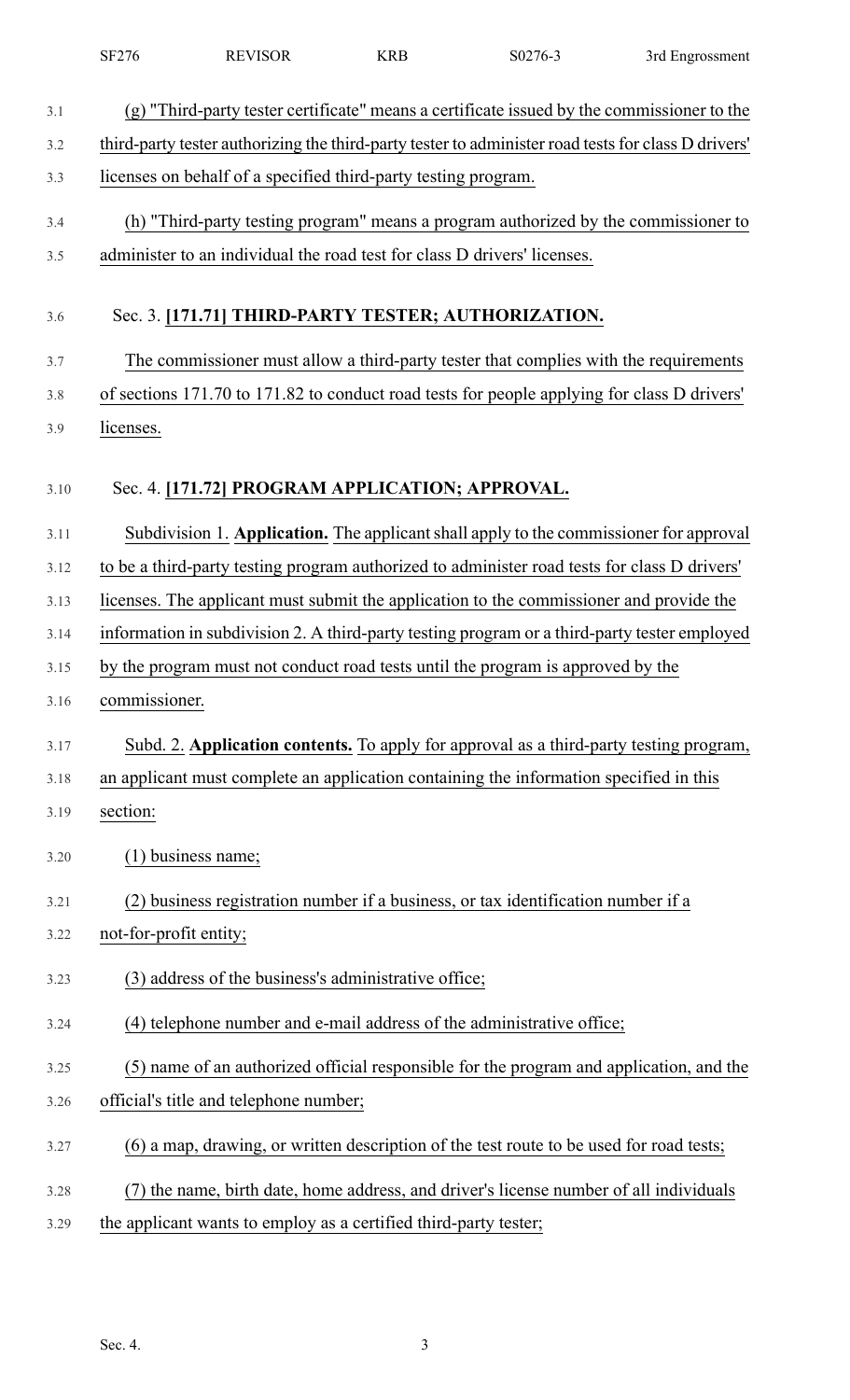|      | SF276              | <b>REVISOR</b>                                                                              | <b>KRB</b> | S0276-3 | 3rd Engrossment                                                                              |
|------|--------------------|---------------------------------------------------------------------------------------------|------------|---------|----------------------------------------------------------------------------------------------|
| 4.1  |                    | (8) attestation that the applicant carries the required insurance, as described in chapter  |            |         |                                                                                              |
| 4.2  |                    | 65B, for all vehicles used for testing; and                                                 |            |         |                                                                                              |
| 4.3  |                    | (9) attestation by the authorized official that the information submitted is true and       |            |         |                                                                                              |
| 4.4  | accurate.          |                                                                                             |            |         |                                                                                              |
| 4.5  |                    |                                                                                             |            |         | Subd. 3. Location requirement. To qualify as a third-party testing program, the applicant    |
| 4.6  |                    | must be located in the state and must maintain an administrative office in at least one     |            |         |                                                                                              |
| 4.7  |                    | permanent, regularly occupied building with a permanent address.                            |            |         |                                                                                              |
| 4.8  |                    | Subd. 4. <b>Employment of certified tester.</b> The applicant must employ one or more       |            |         |                                                                                              |
| 4.9  |                    | certified third-party testers who meet the qualifications in section 171.75.                |            |         |                                                                                              |
|      |                    |                                                                                             |            |         |                                                                                              |
| 4.10 |                    |                                                                                             |            |         | Subd. 5. Evaluation. The commissioner shall evaluate the application submitted by the        |
| 4.11 |                    | third-party testing program applicant. If the application is satisfactory, the commissioner |            |         |                                                                                              |
| 4.12 |                    | must approve the application.                                                               |            |         |                                                                                              |
| 4.13 |                    | Subd. 6. Limitation. The commissioner is prohibited from imposing any criteria or           |            |         |                                                                                              |
| 4.14 |                    | requirements that are not specified by this section.                                        |            |         |                                                                                              |
| 4.15 |                    |                                                                                             |            |         | Subd. 7. Commissioner's letter of approval. Upon approval of an application submitted        |
| 4.16 |                    | pursuant to this section, the commissioner shall issue a letter of approval to designate a  |            |         |                                                                                              |
| 4.17 |                    | third-party testing program. The letter of approval constitutes an agreement between the    |            |         |                                                                                              |
| 4.18 |                    | state and the third-party testing program administering road tests for a class D driver's   |            |         |                                                                                              |
| 4.19 |                    | license. A letter of approval to operate a third-party testing program is not transferable. |            |         |                                                                                              |
|      |                    |                                                                                             |            |         |                                                                                              |
| 4.20 |                    | Sec. 5. [171.73] INDEMNIFICATION.                                                           |            |         |                                                                                              |
| 4.21 |                    |                                                                                             |            |         | An applicant shall agree to indemnify and hold harmless the state and all state officers,    |
| 4.22 |                    |                                                                                             |            |         | employees, and agents of the state from and against all claims, losses, damages, costs, and  |
| 4.23 |                    | other proceedings made, sustained, brought, or prosecuted in any manner based on or         |            |         |                                                                                              |
| 4.24 |                    | occasioned by or attributive to any injury, infringement, or damage rising from any act or  |            |         |                                                                                              |
| 4.25 |                    |                                                                                             |            |         | omission of the third-party testing program or the program's employees in the performance    |
| 4.26 | of testing duties. |                                                                                             |            |         |                                                                                              |
| 4.27 |                    | Sec. 6. [171.74] USE OF CERTIFIED THIRD-PARTY TESTERS.                                      |            |         |                                                                                              |
|      |                    |                                                                                             |            |         |                                                                                              |
| 4.28 |                    |                                                                                             |            |         | The third-party testing program shall allow only individuals who have been certified by      |
| 4.29 |                    |                                                                                             |            |         | the commissioner as third-party testers under sections 171.75 to 171.76 to administer road   |
| 4.30 |                    |                                                                                             |            |         | tests. The program shall maintain, on file in the program's administrative office, a copy of |
| 4.31 |                    | the valid certificate of each third-party tester employed by the program.                   |            |         |                                                                                              |
|      |                    |                                                                                             |            |         |                                                                                              |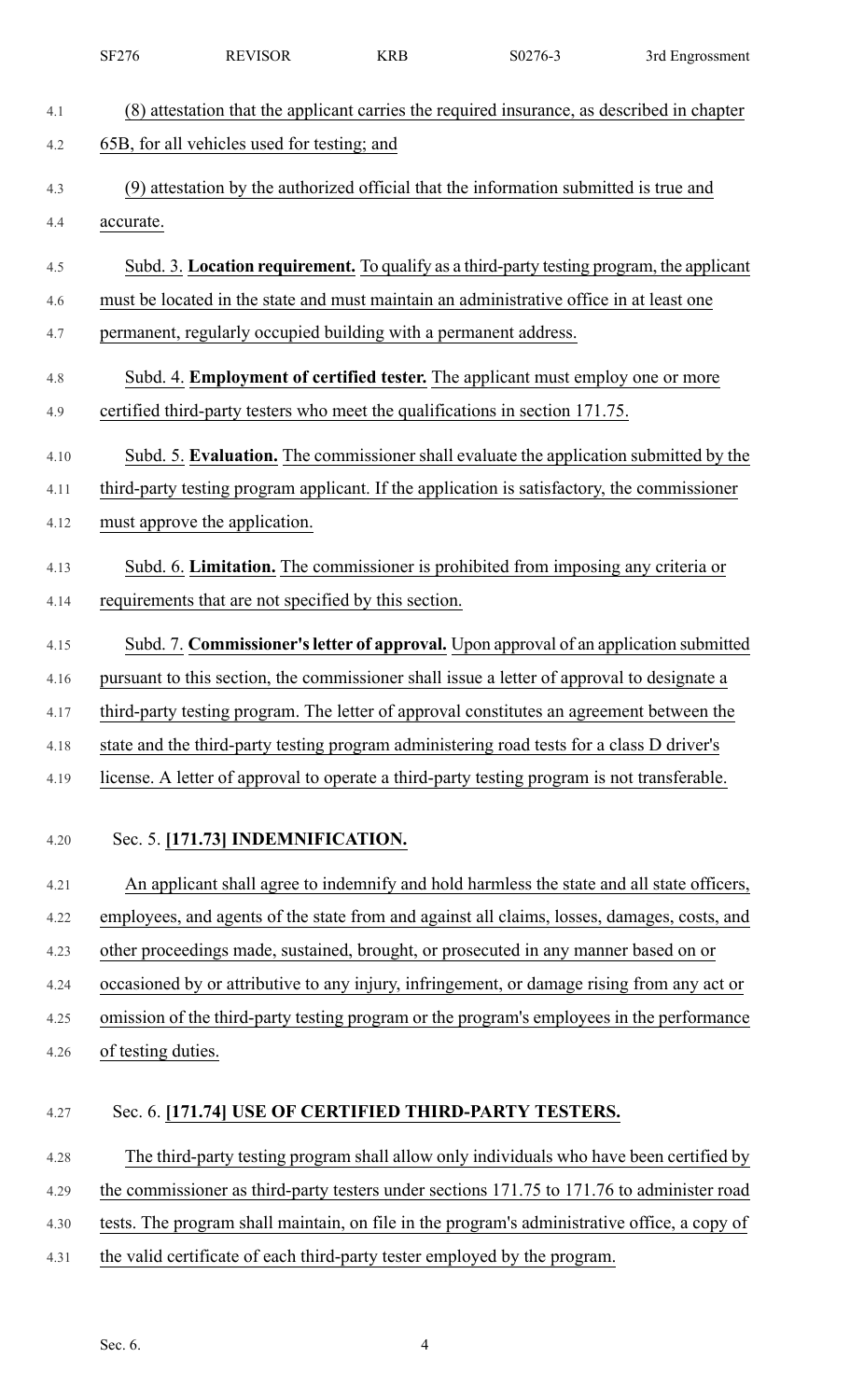|      | SF276               | <b>REVISOR</b>                                                  | <b>KRB</b> | S0276-3                                                                                        | 3rd Engrossment |
|------|---------------------|-----------------------------------------------------------------|------------|------------------------------------------------------------------------------------------------|-----------------|
| 5.1  |                     | Sec. 7. [171.75] THIRD-PARTY TESTER QUALIFICATIONS.             |            |                                                                                                |                 |
| 5.2  |                     |                                                                 |            | Subdivision 1. Generally. To be certified as a third-party tester, an individual must make     |                 |
| 5.3  |                     |                                                                 |            | application to, and be approved by, the commissioner as provided in this section. The          |                 |
| 5.4  | individual must:    |                                                                 |            |                                                                                                |                 |
| 5.5  |                     | (1) possess a valid driver's license;                           |            |                                                                                                |                 |
| 5.6  |                     | (2) be 21 years of age or older;                                |            |                                                                                                |                 |
| 5.7  |                     |                                                                 |            | (3) be a licensed driver in a United States state for the past three years;                    |                 |
| 5.8  |                     |                                                                 |            | (4) before the date of application, have maintained continuous valid driving privileges        |                 |
| 5.9  | for the past year;  |                                                                 |            |                                                                                                |                 |
| 5.10 |                     | (5) successfully pass a prequalifying tester examination;       |            |                                                                                                |                 |
| 5.11 |                     | (6) be an employee of a third-party testing program;            |            |                                                                                                |                 |
| 5.12 | (7)                 |                                                                 |            | successfully complete the test administration training required of state-employed              |                 |
| 5.13 | examiners; and      |                                                                 |            |                                                                                                |                 |
| 5.14 |                     |                                                                 |            | (8) have the class of driver's license and endorsements to operate the type of vehicles        |                 |
| 5.15 |                     | for which the road tests are administered.                      |            |                                                                                                |                 |
| 5.16 |                     |                                                                 |            | The examination and training required by clauses $(5)$ and $(7)$ must be identical for         |                 |
| 5.17 |                     | state-employed examiners and third-party testers.               |            |                                                                                                |                 |
| 5.18 |                     |                                                                 |            | Subd. 2. State employee. A certified third-party tester must not be an employee of the         |                 |
| 5.19 | department.         |                                                                 |            |                                                                                                |                 |
| 5.20 |                     |                                                                 |            | Subd. 3. Employment. A certified third-party tester must have a certificate for each           |                 |
| 5.21 |                     |                                                                 |            | third-party testing program that employs the tester. The tester must reapply and be approved   |                 |
| 5.22 |                     |                                                                 |            | for a new certificate to conduct tests on behalf of a new third-party testing program. The     |                 |
| 5.23 |                     | tester may be simultaneously employed by more than one program. |            |                                                                                                |                 |
| 5.24 |                     |                                                                 |            | Subd. 4. Maintaining certification. To maintain certification as a third-party tester, an      |                 |
| 5.25 | individual must:    |                                                                 |            |                                                                                                |                 |
| 5.26 |                     |                                                                 |            | (1) conduct at least 12 road tests annually from the date of initial issuance of a third-party |                 |
| 5.27 | tester certificate; |                                                                 |            |                                                                                                |                 |
| 5.28 |                     |                                                                 |            | (2) be evaluated at least annually on the administration of tests and record keeping;          |                 |
| 5.29 |                     |                                                                 |            | (3) attend annual in-service training, workshops, or seminars provided by the                  |                 |
| 5.30 |                     |                                                                 |            | commissioner, provided that the requirements are the same as testers employed by the           |                 |
| 5.31 | department;         |                                                                 |            |                                                                                                |                 |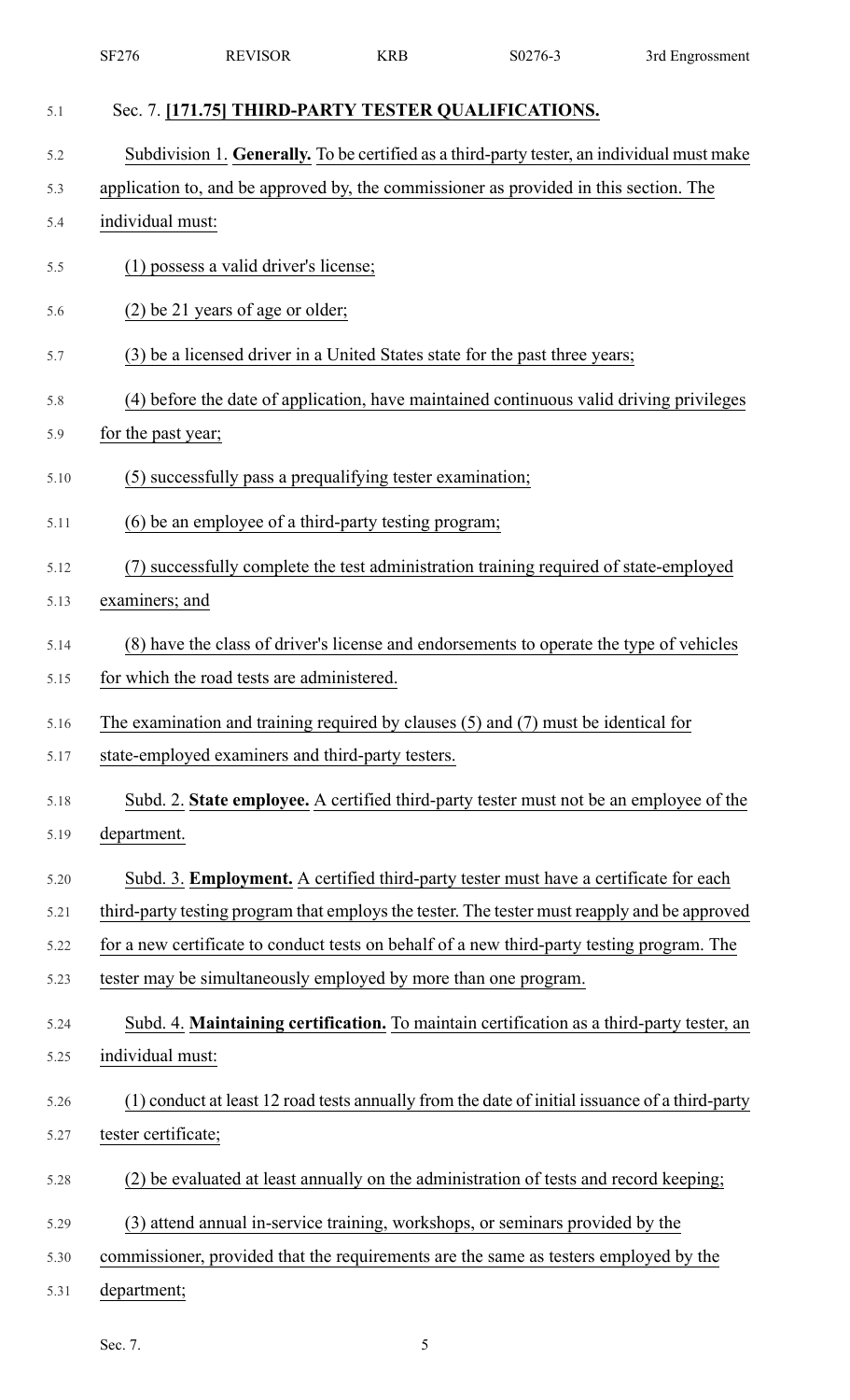|      | SF276         | <b>REVISOR</b>                                  | <b>KRB</b> | S0276-3                                                                                           | 3rd Engrossment |
|------|---------------|-------------------------------------------------|------------|---------------------------------------------------------------------------------------------------|-----------------|
| 6.1  |               |                                                 |            | (4) submit monthly testing reports in a format specified by the commissioner; and                 |                 |
| 6.2  |               |                                                 |            | (5) account for all records of examination issued by the commissioner to a third-party            |                 |
| 6.3  |               |                                                 |            | tester and submit the record of examination immediately to the commissioner after completing      |                 |
| 6.4  | a road test.  |                                                 |            |                                                                                                   |                 |
| 6.5  |               |                                                 |            | Subd. 5. Limitation. The commissioner is prohibited from imposing any criteria or                 |                 |
| 6.6  |               |                                                 |            | requirements on third-party testing programs or third-party testers that are not specified by     |                 |
| 6.7  | this section. |                                                 |            |                                                                                                   |                 |
| 6.8  |               |                                                 |            | Sec. 8. [171.76] CERTIFICATES AND LETTER OF APPROVAL.                                             |                 |
| 6.9  |               |                                                 |            | Subdivision 1. Tester certificates. The commissioner shall issue a certificate to each            |                 |
| 6.10 |               |                                                 |            | approved third-party tester of a third-party testing program. The third-party testing program     |                 |
| 6.11 |               |                                                 |            | must keep a copy of the certificate of each third-party tester employed by the program on         |                 |
| 6.12 |               |                                                 |            | file in the office of the program. A third-party tester's certificate is effective on the date of |                 |
| 6.13 |               |                                                 |            | issuance by the commissioner and expires four years after issuance. A third-party tester          |                 |
| 6.14 |               |                                                 |            | may not conduct road tests without a valid third-party tester certificate. A certificate issued   |                 |
| 6.15 |               | to a third-party tester is not transferable.    |            |                                                                                                   |                 |
| 6.16 |               |                                                 |            | Subd. 2. Certificate renewal time frame. A third-party tester must submit an application          |                 |
| 6.17 |               |                                                 |            | for renewal of the tester's certificate to the commissioner no less than 30 days before the       |                 |
| 6.18 |               | date the previously issued certificate expires. |            |                                                                                                   |                 |
| 6.19 |               | Sec. 9. [171.77] TEST PROOF.                    |            |                                                                                                   |                 |
| 6.20 |               |                                                 |            | The third-party testing program shall provide a record of examination, on a format                |                 |
| 6.21 |               |                                                 |            | obtained from or approved by the commissioner, to an individual who has passed a road             |                 |
| 6.22 |               |                                                 |            | test for a class D driver's license. The record of examination, which must be presented at        |                 |
| 6.23 |               |                                                 |            | the time of application for a class D driver's license, must specify that the individual has      |                 |
| 6.24 |               |                                                 |            | passed the required test or tests administered by the third-party testing program.                |                 |
| 6.25 |               | Sec. 10. [171.78] AUDITS.                       |            |                                                                                                   |                 |
| 6.26 |               |                                                 |            | Subdivision 1. Random examinations, inspections, and audits. A third-party testing                |                 |
| 6.27 |               |                                                 |            | program shall agree to allow representatives of the commissioner, on behalf of the state, to      |                 |
| 6.28 |               |                                                 |            | conduct random examinations, inspections, and audits of the testing operation without prior       |                 |
| 6.29 | notice.       |                                                 |            |                                                                                                   |                 |
|      |               |                                                 |            |                                                                                                   |                 |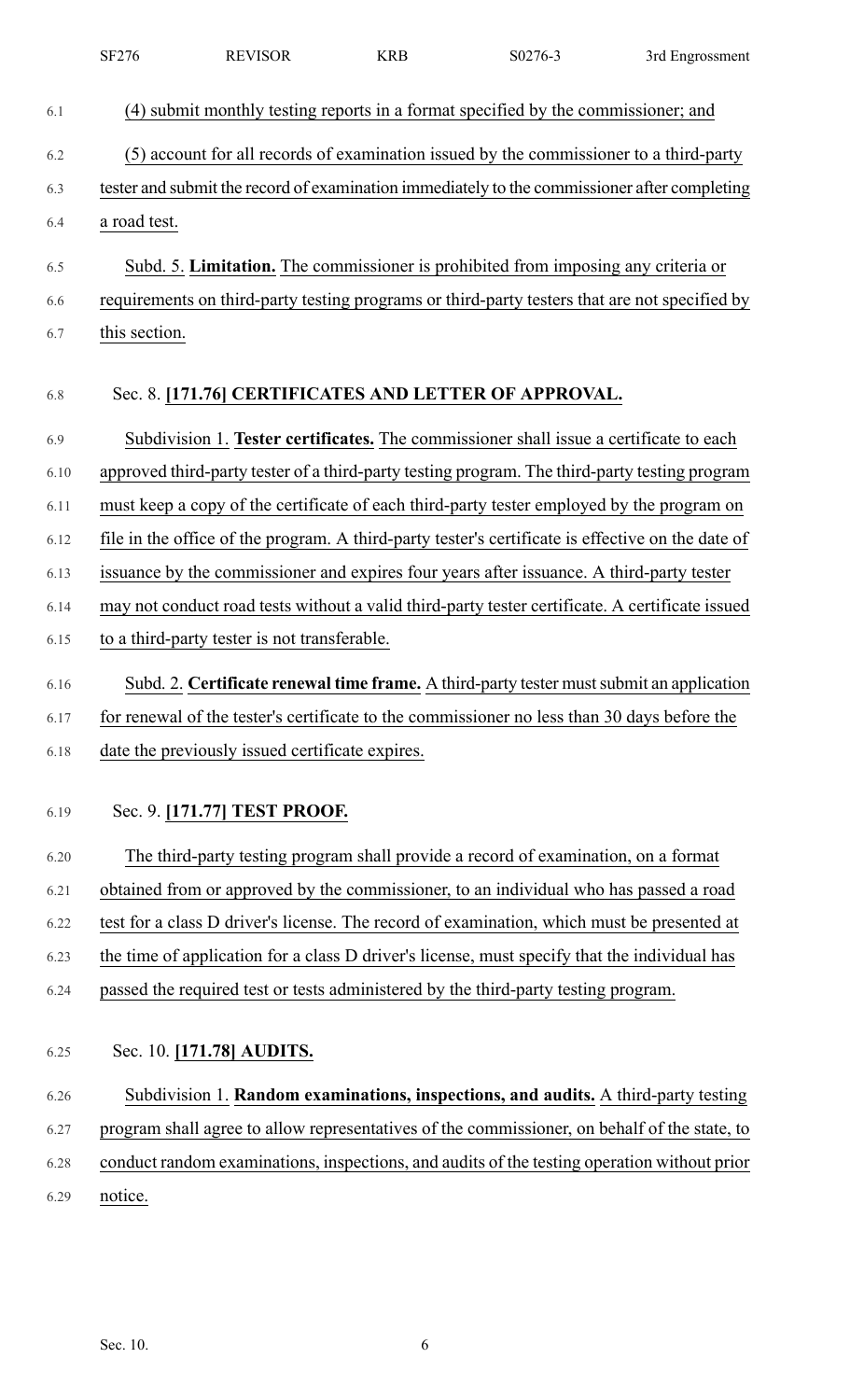|      | SF276                                                                                          | <b>REVISOR</b>                                             | <b>KRB</b> | S0276-3                                                                                         | 3rd Engrossment |  |  |  |  |
|------|------------------------------------------------------------------------------------------------|------------------------------------------------------------|------------|-------------------------------------------------------------------------------------------------|-----------------|--|--|--|--|
| 7.1  |                                                                                                |                                                            |            | Subd. 2. On-site inspections. A third-party testing program shall permit on-site                |                 |  |  |  |  |
| 7.2  |                                                                                                |                                                            |            | inspections by agents of the commissioner as necessary to determine compliance with             |                 |  |  |  |  |
| 7.3  | sections 171.70 to 171.82.                                                                     |                                                            |            |                                                                                                 |                 |  |  |  |  |
| 7.4  | Subd. 3. <b>Examination of test administration.</b> On at least an annual basis, agents of the |                                                            |            |                                                                                                 |                 |  |  |  |  |
| 7.5  |                                                                                                | commissioner who are state employees must be permitted to: |            |                                                                                                 |                 |  |  |  |  |
| 7.6  |                                                                                                |                                                            |            | (1) take the tests actually administered by the third-party testing program as if the state     |                 |  |  |  |  |
| 7.7  |                                                                                                | employees were test applicants;                            |            |                                                                                                 |                 |  |  |  |  |
| 7.8  |                                                                                                |                                                            |            | (2) test a sample of drivers who were examined by the third-party testing program to            |                 |  |  |  |  |
| 7.9  |                                                                                                | compare passing and failing results; or                    |            |                                                                                                 |                 |  |  |  |  |
| 7.10 |                                                                                                |                                                            |            | (3) conduct a road test simultaneously with the third-party tester to compare test results.     |                 |  |  |  |  |
| 7.11 |                                                                                                |                                                            |            | Subd. 4. Notice of test schedule. Upon request, no less than 48 hours in advance, the           |                 |  |  |  |  |
| 7.12 |                                                                                                |                                                            |            | third-party testing program shall provide the commissioner with the schedule times and          |                 |  |  |  |  |
| 7.13 |                                                                                                | dates that skill tests and road tests are to be given.     |            |                                                                                                 |                 |  |  |  |  |
| 7.14 |                                                                                                | Sec. 11. [171.79] TEST ADMINISTRATION.                     |            |                                                                                                 |                 |  |  |  |  |
| 7.15 |                                                                                                |                                                            |            | Subdivision 1. Generally. Road tests conducted by a third-party tester must meet the            |                 |  |  |  |  |
| 7.16 |                                                                                                |                                                            |            | requirements in Minnesota Rules, parts 7410.4800 to 7410.5380. The commissioner is              |                 |  |  |  |  |
| 7.17 |                                                                                                |                                                            |            | prohibited from imposing additional test administration criteria or requirements on third-party |                 |  |  |  |  |
| 7.18 | testers.                                                                                       |                                                            |            |                                                                                                 |                 |  |  |  |  |
| 7.19 |                                                                                                |                                                            |            | Subd. 2. Third-party tester restrictions. A third-party tester shall not:                       |                 |  |  |  |  |
| 7.20 |                                                                                                | (1) delegate any portion of testing to another individual; |            |                                                                                                 |                 |  |  |  |  |
| 7.21 |                                                                                                |                                                            |            | (2) be the spouse, fiancee, fiance, grandparent, parent, child, sibling, or legal guardian,     |                 |  |  |  |  |
| 7.22 |                                                                                                |                                                            |            | including adoptive, half, step, and in-law relationships, of the person taking the test;        |                 |  |  |  |  |
| 7.23 |                                                                                                |                                                            |            | (3) test anyone with a physical disability who may need an individualized restriction           |                 |  |  |  |  |
| 7.24 |                                                                                                | added to the person's driver's license; or                 |            |                                                                                                 |                 |  |  |  |  |
| 7.25 |                                                                                                |                                                            |            | (4) test anyone who has not completed all coursework and training before administering          |                 |  |  |  |  |
| 7.26 | a road test.                                                                                   |                                                            |            |                                                                                                 |                 |  |  |  |  |
| 7.27 |                                                                                                |                                                            |            | Sec. 12. [171.80] RECORD KEEPING; REPORTING REQUIREMENTS.                                       |                 |  |  |  |  |
| 7.28 |                                                                                                |                                                            |            | Subdivision 1. Records of administered tests. An approved third-party testing program           |                 |  |  |  |  |
| 7.29 |                                                                                                |                                                            |            | shall maintain at the program's administrative offices, for a minimum of three years, the       |                 |  |  |  |  |
| 7.30 |                                                                                                |                                                            |            | tester's copy of the record of examination of any driver for whom the third-party testing       |                 |  |  |  |  |
|      |                                                                                                |                                                            |            |                                                                                                 |                 |  |  |  |  |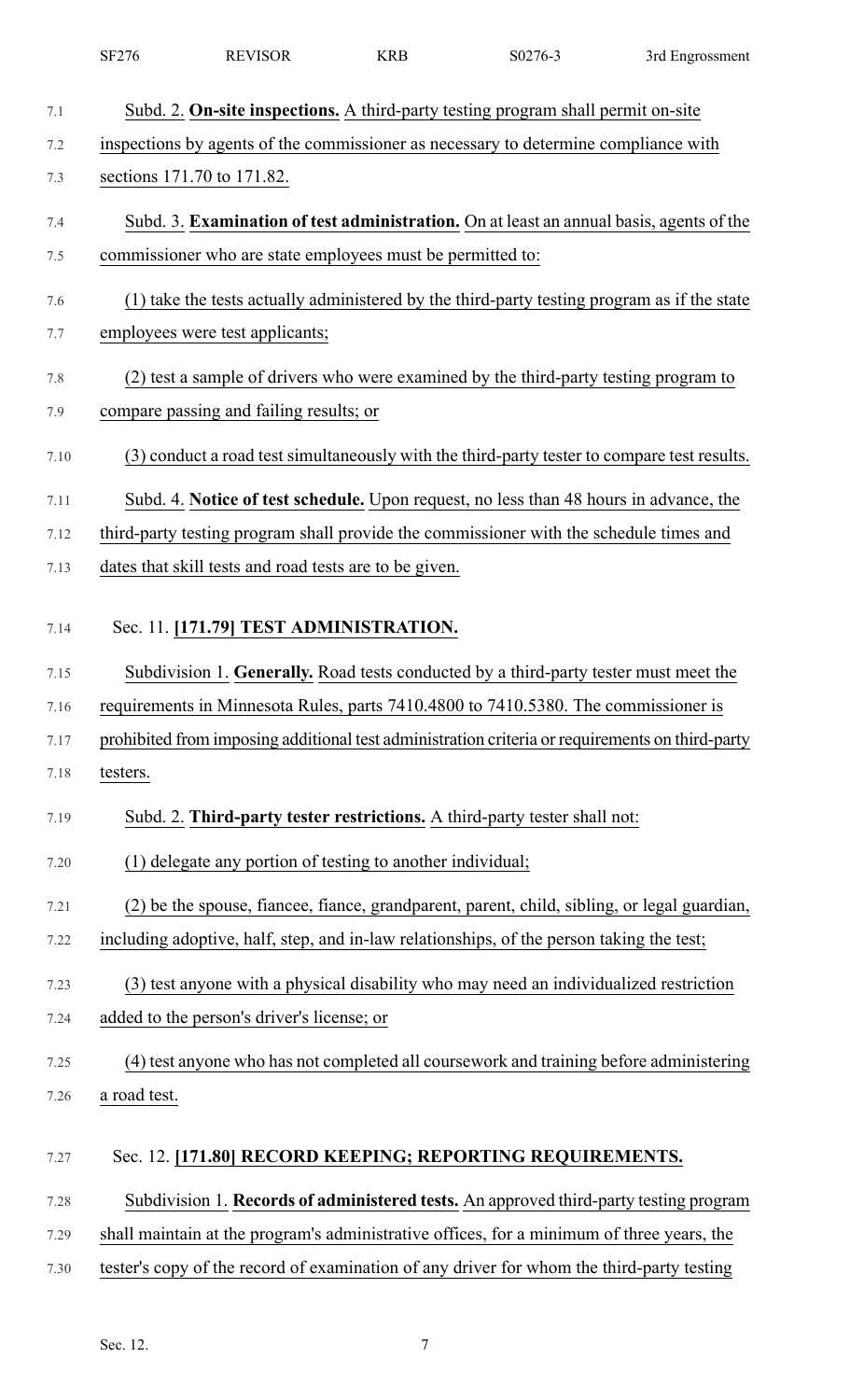|            | SF276                     | <b>REVISOR</b>                                              | <b>KRB</b> | S0276-3                                                                                                                                                                                   | 3rd Engrossment |
|------------|---------------------------|-------------------------------------------------------------|------------|-------------------------------------------------------------------------------------------------------------------------------------------------------------------------------------------|-----------------|
| 8.1        |                           |                                                             |            | program conducts a test, whether or not the driver passes or fails the test. Each record of                                                                                               |                 |
| 8.2        | examination must include: |                                                             |            |                                                                                                                                                                                           |                 |
| 8.3        |                           | $(1)$ the full name of the driver;                          |            |                                                                                                                                                                                           |                 |
| 8.4        |                           | (2) the date the driver took the test; and                  |            |                                                                                                                                                                                           |                 |
|            |                           |                                                             |            | (3) the name and certificate number of the third-party tester conducting the test.                                                                                                        |                 |
| 8.5        |                           |                                                             |            |                                                                                                                                                                                           |                 |
| 8.6<br>8.7 |                           |                                                             |            | Subd. 2. Records of third-party testers. The third-party testing program shall maintain,<br>at the program's administrative offices, a record of each third-party tester in the employ of |                 |
| 8.8        |                           |                                                             |            | the third-party testing program at that location. Each record must include:                                                                                                               |                 |
| 8.9        |                           |                                                             |            | (1) a valid and complete tester certificate indicating the third-party tester has met all                                                                                                 |                 |
| 8.10       | qualifications;           |                                                             |            |                                                                                                                                                                                           |                 |
| 8.11       |                           |                                                             |            | (2) a copy of the third-party tester's current driving record, which must be updated                                                                                                      |                 |
| 8.12       | annually; and             |                                                             |            |                                                                                                                                                                                           |                 |
| 8.13       |                           |                                                             |            | (3) evidence that the third-party tester is an employee of the third-party testing program.                                                                                               |                 |
| 8.14       |                           |                                                             |            | Subd. 3. Record retention. The third-party testing program shall retain all third-party                                                                                                   |                 |
| 8.15       |                           |                                                             |            | tester records for three years after a third-party tester leaves the employ of the third-party                                                                                            |                 |
| 8.16       | testing program.          |                                                             |            |                                                                                                                                                                                           |                 |
| 8.17       |                           |                                                             |            | Subd. 4. Reporting requirements. The third-party testing program shall report the                                                                                                         |                 |
| 8.18       |                           |                                                             |            | number of road tests administered annually by all third-party testers employed by the                                                                                                     |                 |
| 8.19       |                           |                                                             |            | program. The report must be in writing or in an electronic format approved by the                                                                                                         |                 |
| 8.20       |                           |                                                             |            | commissioner and must be received by the commissioner within 45 days of the end of each                                                                                                   |                 |
| 8.21       | calendar year.            |                                                             |            |                                                                                                                                                                                           |                 |
| 8.22       |                           |                                                             |            | Subd. 5. Data Practices Act. All third-party testing programs and third-party testers are                                                                                                 |                 |
| 8.23       |                           | subject to section 13.05, subdivision 11.                   |            |                                                                                                                                                                                           |                 |
| 8.24       |                           | Sec. 13. [171.81] NOTIFICATION REQUIREMENTS.                |            |                                                                                                                                                                                           |                 |
| 8.25       |                           |                                                             |            | Subdivision 1. In general. The third-party testing program shall ensure that the                                                                                                          |                 |
| 8.26       |                           | commissioner is notified in writing or by electronic means: |            |                                                                                                                                                                                           |                 |
| 8.27       |                           |                                                             |            | (1) 30 days before any change in the third-party testing program's name or address;                                                                                                       |                 |
| 8.28       |                           |                                                             |            | (2) ten days before any change in the third-party tester employed by the third-party                                                                                                      |                 |
| 8.29       | testing program;          |                                                             |            |                                                                                                                                                                                           |                 |
| 8.30       |                           |                                                             |            | (3) within ten days of a change in a third-party tester's driving status;                                                                                                                 |                 |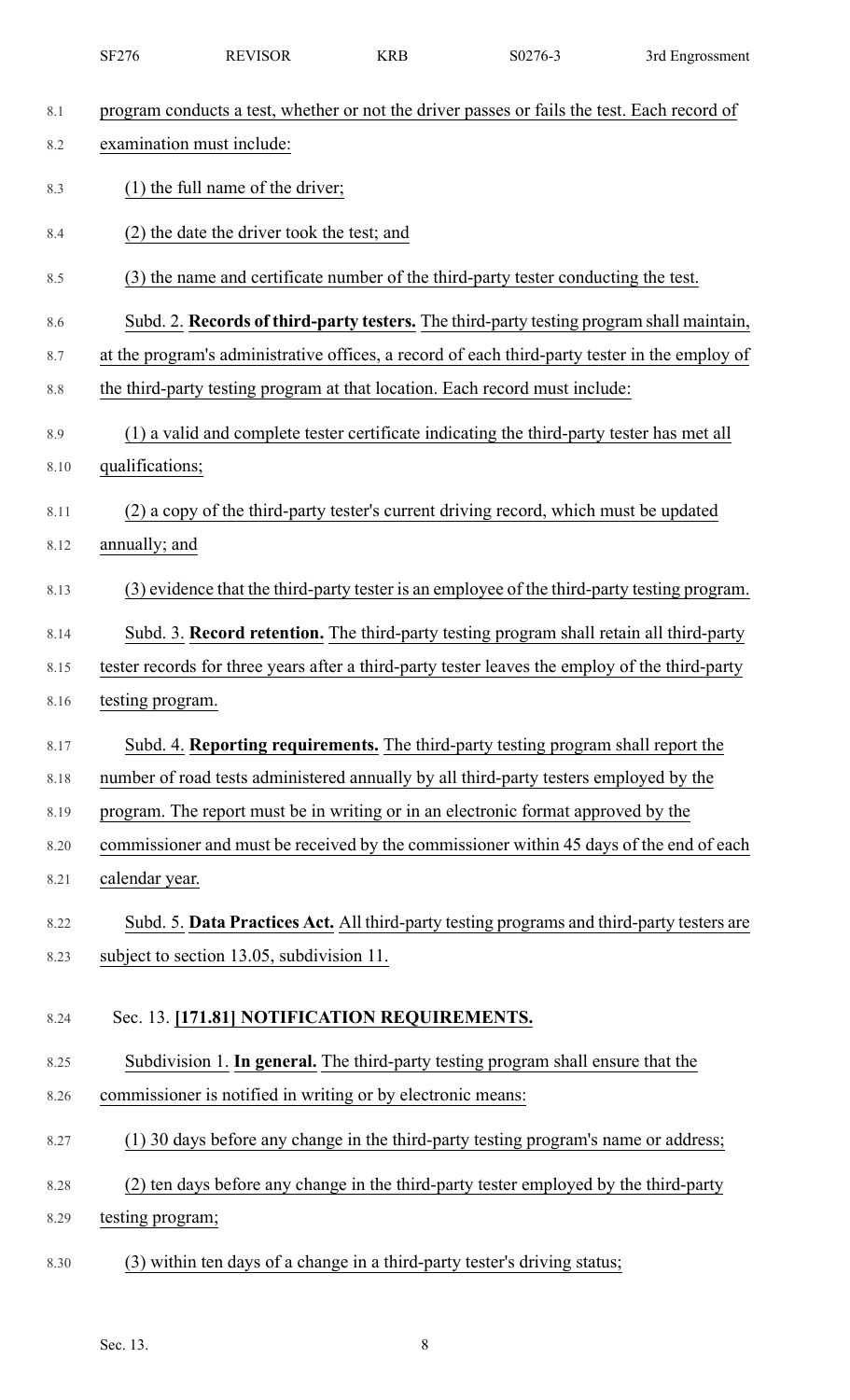|      | <b>SF276</b>            | <b>REVISOR</b>                                                     | <b>KRB</b> | S0276-3                                                                                         | 3rd Engrossment |
|------|-------------------------|--------------------------------------------------------------------|------------|-------------------------------------------------------------------------------------------------|-----------------|
| 9.1  |                         |                                                                    |            | (4) within ten days of the third-party testing program ceasing business operations in           |                 |
| 9.2  | Minnesota; or           |                                                                    |            |                                                                                                 |                 |
| 9.3  |                         | (5) within ten days of a third-party tester:                       |            |                                                                                                 |                 |
|      |                         |                                                                    |            |                                                                                                 |                 |
| 9.4  |                         |                                                                    |            | (i) receiving notice from any state that the tester's driving privileges have been withdrawn;   |                 |
| 9.5  | $\underline{\text{or}}$ |                                                                    |            |                                                                                                 |                 |
| 9.6  |                         |                                                                    |            | (ii) failing to comply with the third-party testing program or third-party tester               |                 |
| 9.7  |                         | requirements in sections 171.70 to 171.82.                         |            |                                                                                                 |                 |
| 9.8  |                         |                                                                    |            | Subd. 2. Test route change. Before changing a test route, a third-party testing program         |                 |
| 9.9  |                         |                                                                    |            | must submit a written request and obtain written approval from the commissioner for any         |                 |
| 9.10 |                         |                                                                    |            | proposed change in the road test route. The request may be submitted by facsimile or            |                 |
| 9.11 | electronic mail.        |                                                                    |            |                                                                                                 |                 |
| 9.12 |                         |                                                                    |            | Subd. 3. Tester change. A third-party tester shall notify the commissioner within ten           |                 |
| 9.13 |                         | days of leaving the employ of a third-party testing program.       |            |                                                                                                 |                 |
|      |                         |                                                                    |            |                                                                                                 |                 |
| 9.14 |                         |                                                                    |            | Sec. 14. [171.82] DENIAL, CANCELLATION, OR SUSPENSION OF PROGRAM                                |                 |
| 9.15 |                         | OR TESTER; APPEAL.                                                 |            |                                                                                                 |                 |
| 9.16 |                         |                                                                    |            | Subdivision 1. Denial. The commissioner may deny an application for a third-party               |                 |
| 9.17 |                         |                                                                    |            | testing program or tester certificate if the applicant does not qualify for approval or         |                 |
| 9.18 |                         |                                                                    |            | certification under sections 171.70 to 171.81. In addition, a misstatement or misrepresentation |                 |
| 9.19 |                         | is grounds for denying a letter of approval or tester certificate. |            |                                                                                                 |                 |
| 9.20 |                         |                                                                    |            | Subd. 2. Cancellation or suspension. The commissioner may cancel the approval of a              |                 |
| 9.21 |                         |                                                                    |            | third-party testing program or third-party tester or may suspend a program or tester for:       |                 |
| 9.22 |                         |                                                                    |            | (1) failure to comply with or satisfy any provision of sections $171.70$ to $171.81$ ;          |                 |
| 9.23 |                         |                                                                    |            | (2) falsification of any records or information relating to the third-party testing program;    |                 |
| 9.24 |                         |                                                                    |            | (3) performance in a manner that compromises the integrity of the third-party testing           |                 |
| 9.25 |                         |                                                                    |            | program. The commissioner must use the same standards of integrity for state-employed           |                 |
| 9.26 |                         | testers and third-party testers; or                                |            |                                                                                                 |                 |
| 9.27 |                         | (4) the withdrawal of a third-party tester's driving privileges.   |            |                                                                                                 |                 |
| 9.28 |                         |                                                                    |            | Subd. 3. Commissioner's discretion. (a) The existence of grounds for cancellation or            |                 |
| 9.29 |                         |                                                                    |            | suspension under subdivision 2 is determined at the sole discretion of the commissioner. If     |                 |
| 9.30 |                         |                                                                    |            | the commissioner determines that grounds for cancellation or suspension exist for failure       |                 |
| 9.31 |                         |                                                                    |            | to comply with or satisfy any requirement in sections 171.70 to 171.81, the commissioner        |                 |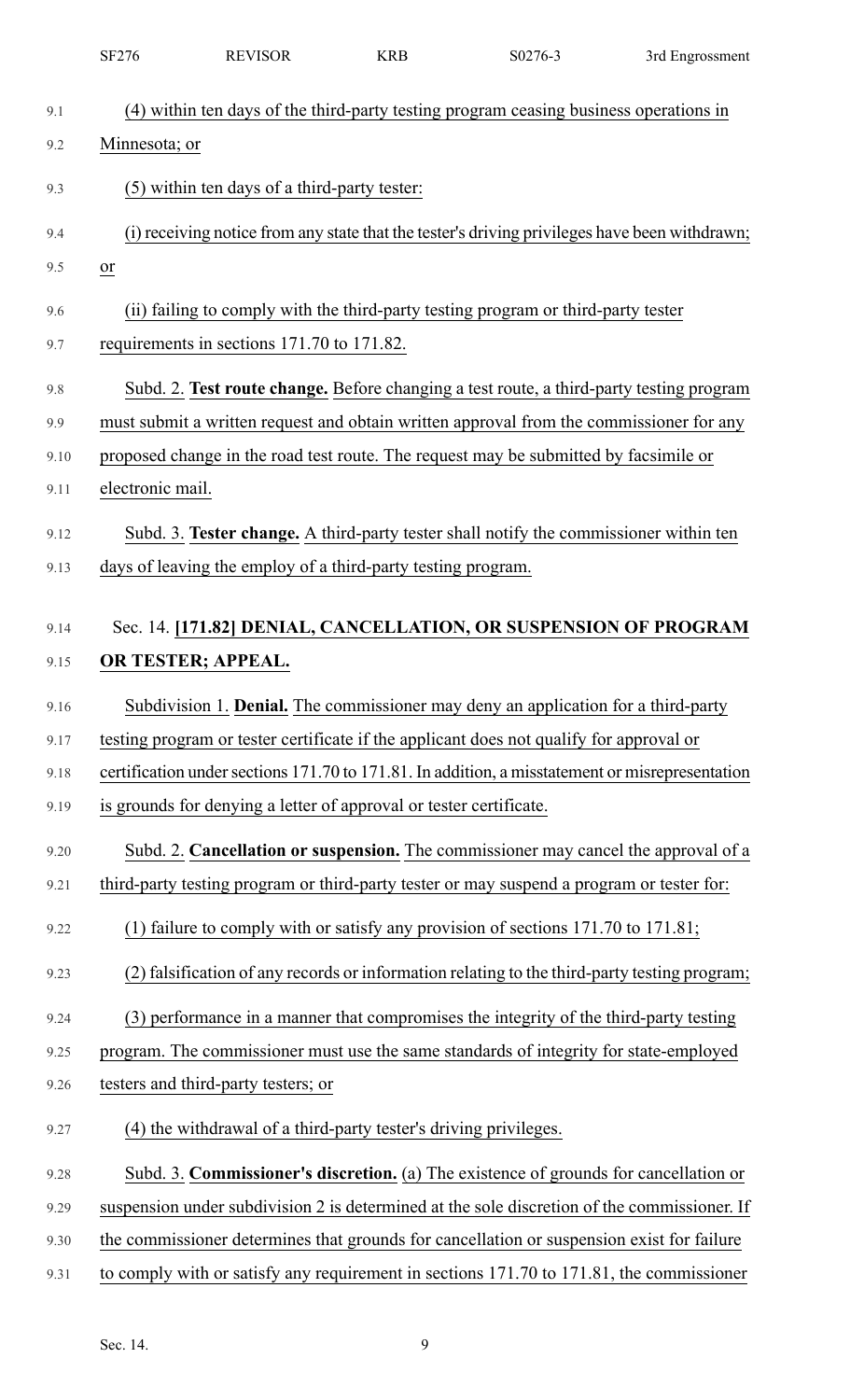|       | SF276 | <b>REVISOR</b>                                                  | <b>KRB</b> | S0276-3                                                                                           | 3rd Engrossment |
|-------|-------|-----------------------------------------------------------------|------------|---------------------------------------------------------------------------------------------------|-----------------|
| 10.1  |       |                                                                 |            | may immediately cancel or suspend the third-party testing program or third-party tester           |                 |
| 10.2  |       | from administering any further tests.                           |            |                                                                                                   |                 |
| 10.3  |       |                                                                 |            | (b) When an application to be a third-party testing program or third-party tester                 |                 |
| 10.4  |       |                                                                 |            | application is denied, or when individual program approval or a tester's certificate is canceled, |                 |
| 10.5  |       |                                                                 |            | a notice must be mailed to the subject indicating the reasons for the denial or cancellation      |                 |
| 10.6  |       |                                                                 |            | and that the third-party testing program or third-party tester may appeal the decision as         |                 |
| 10.7  |       | provided in subdivision 5.                                      |            |                                                                                                   |                 |
| 10.8  |       |                                                                 |            | Subd. 4. Correction order. If an audit by the commissioner identifies a situation that            |                 |
| 10.9  |       |                                                                 |            | needs correction but does not merit suspension or cancellation, the commissioner may issue        |                 |
| 10.10 |       |                                                                 |            | a correction order to a third-party tester or program for 30 days to correct a deficiency before  |                 |
| 10.11 |       |                                                                 |            | the program or tester becomes subject to suspension or cancellation. The notice must include      |                 |
| 10.12 |       |                                                                 |            | the basis for requiring the correction. The notice must notify the individual of the ability to   |                 |
| 10.13 |       |                                                                 |            | appeal the correction order as provided in subdivision 5. The third-party testing program         |                 |
| 10.14 |       |                                                                 |            | or third-party tester is permitted 30 days to correct the deficiency without having to reapply.   |                 |
| 10.15 |       |                                                                 |            | Subd. 5. Notice of denial or cancellation; request for reconsideration and hearing. (a)           |                 |
| 10.16 |       |                                                                 |            | Within 20 calendar days of receiving a notice of cancellation or denial issued pursuant to        |                 |
| 10.17 |       |                                                                 |            | subdivision 3 or correction order issued pursuant to subdivision 4, the third-party testing       |                 |
| 10.18 |       |                                                                 |            | program or third-party tester may submit a request for reconsideration in writing to the          |                 |
| 10.19 |       |                                                                 |            | commissioner. The commissioner shall review the request for reconsideration and issue a           |                 |
| 10.20 |       |                                                                 |            | decision within 30 days of receipt of the request. Upon receipt of the commissioner's decision,   |                 |
| 10.21 |       |                                                                 |            | the affected party may initiate a contested case proceeding under chapter 14.                     |                 |
| 10.22 |       |                                                                 |            | (b) As an alternative to the process in paragraph (a), the affected party may initiate a          |                 |
| 10.23 |       |                                                                 |            | contested case proceeding within 20 calendar days of receiving a notice of cancellation or        |                 |
| 10.24 |       |                                                                 |            | denial issued pursuant to subdivision 3 or a correction order issued pursuant to subdivision      |                 |
| 10.25 | 4.    |                                                                 |            |                                                                                                   |                 |
| 10.26 |       |                                                                 |            | (c) If a correction order issued pursuant to subdivision 4 is contested as provided in            |                 |
| 10.27 |       |                                                                 |            | paragraph (a) or (b), the commissioner must not enforce the correction order until a final        |                 |
| 10.28 |       | decision has been made following the contested case proceeding. |            |                                                                                                   |                 |
| 10.29 |       | Sec. 15. IMPLEMENTATION.                                        |            |                                                                                                   |                 |
| 10.30 |       |                                                                 |            | The commissioner of public safety must implement the requirements of this act with                |                 |
| 10.31 |       |                                                                 |            | existing resources. The commissioner must not hire additional staff to implement the              |                 |
| 10.32 |       |                                                                 |            | requirements of this act or to conduct audits as required by section 171.78.                      |                 |
|       |       |                                                                 |            |                                                                                                   |                 |